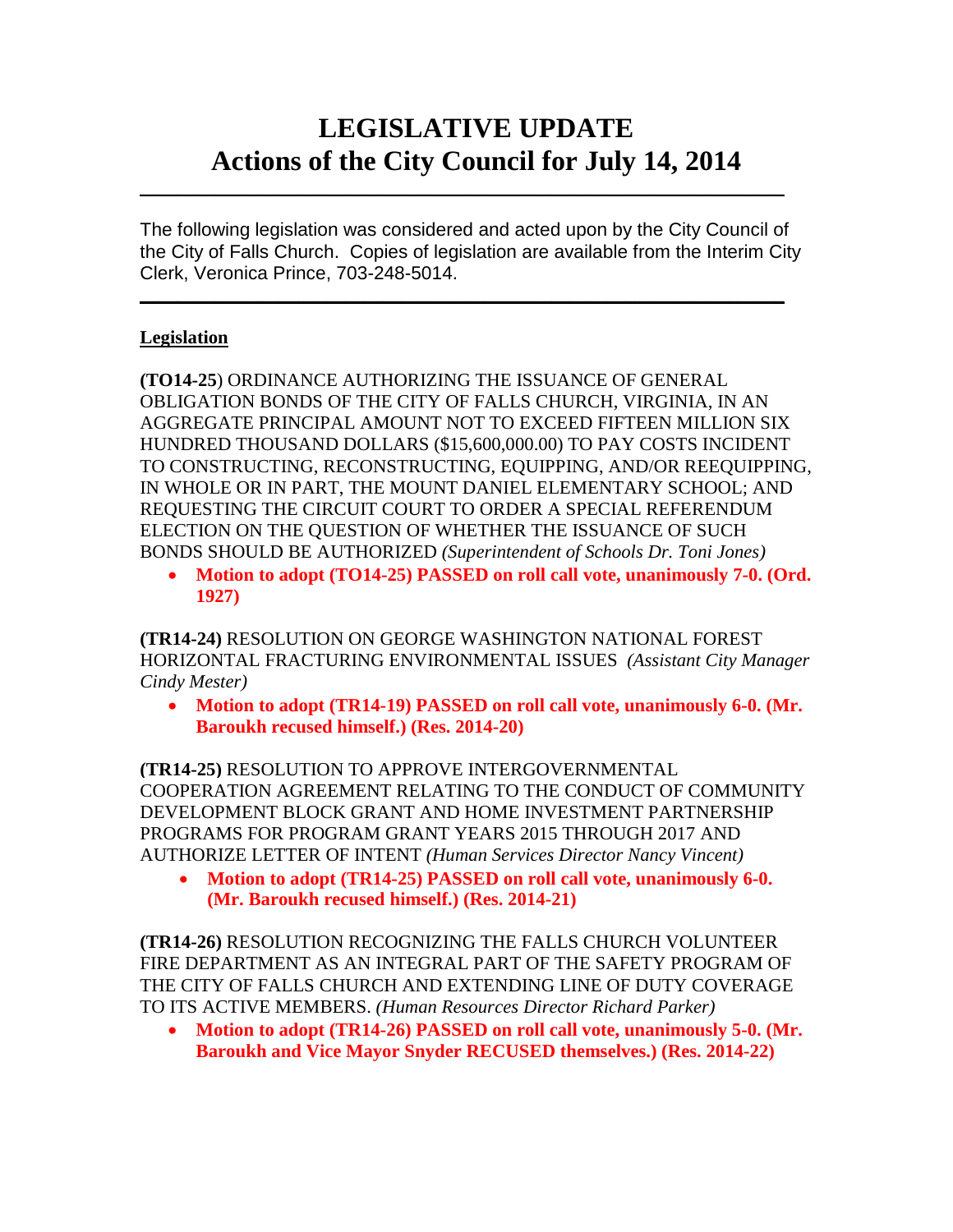**(TR14-27)** RESOLUTION REQUESTING WRIT OF ELECTION TO FILL VACANCY IN THE OFFICE OF TREASURER FOR THE CITY OF FALLS CHURCH, VIRGINIA *(City Manager Wyatt Shields)*

• **MOTION to adopt (TR14-27) PASSED on roll call vote, unanimously 6-0. (Mr. Baroukh recused himself.) (Res. 2014-23)**

#### **Consent Calendar**

- (1) AUTHORIZATION FOR THE CITY MANAGER TO EXECUTE, ON BEHALF OF THE CITY OF FALLS CHURCH AS GRANTEE, AGREEMENTS WITH NON-PROFIT SUBRECEPIENTS RELATING TO THE DISBURSEMENT OF COMMUNITY DEVELOPMENT BLOCK GRANT (CDBG) AND HOME INVESTMENT PARTNERSHIP PROGRAM (HOME) FUNDS. *(Human Services Director Nancy Vincent)*
- (2) AUTHORIZE THE CITY MANAGER TO DESIGNATE THE NORTHERN VIRGINIA TRANSPORTATION COMMISSION (NVTC) AS THE CITY'S AGENT *(Development Services Director James Snyder & Assistant City Manager Cindy Mester)*
- (3) AUTHORIZE THE CITY MANAGER TO EXECUTE ANNUAL PROJECT AGREEMENTS FOR FUNDS FOR WMATA AND OTHER STATE-SUPPORTED EFFORTS *(Development Services Director James Snyder & Assistant City Manager Cindy Mester)*
- (4) AUTHORIZE THE CITY MANAGER TO SIGN AN AGREEMENT WITH VERIZON IN AN AMOUNT UP TO \$550,000 FOR POLICE DISPATCH PHONE SYSTEM *(Assistant City Manager Cindy Mester)*
	- **MOTION TO APPROVE CONSENT ITEMS 1-4 PASSED unanimously 6-0. (Mr. Baroukh recused himself.)**
- (5) FIRE AND EMERGENCY MEDICAL SERVICES AGREEMENT BETWEEN ARLINGTON COUNTY AND THE CITY OF FALLS CHURCH *(City Manager Wyatt Shields)*
	- **MOTION TO APPROVE CONSENT ITEMS PASSED unanimously 6-0. (Mr. Baroukh recused himself; Mr. Snyder abstained from voting.)**

**Other Business** – None.

**Approval of Minutes** – None.

**Closed Session**